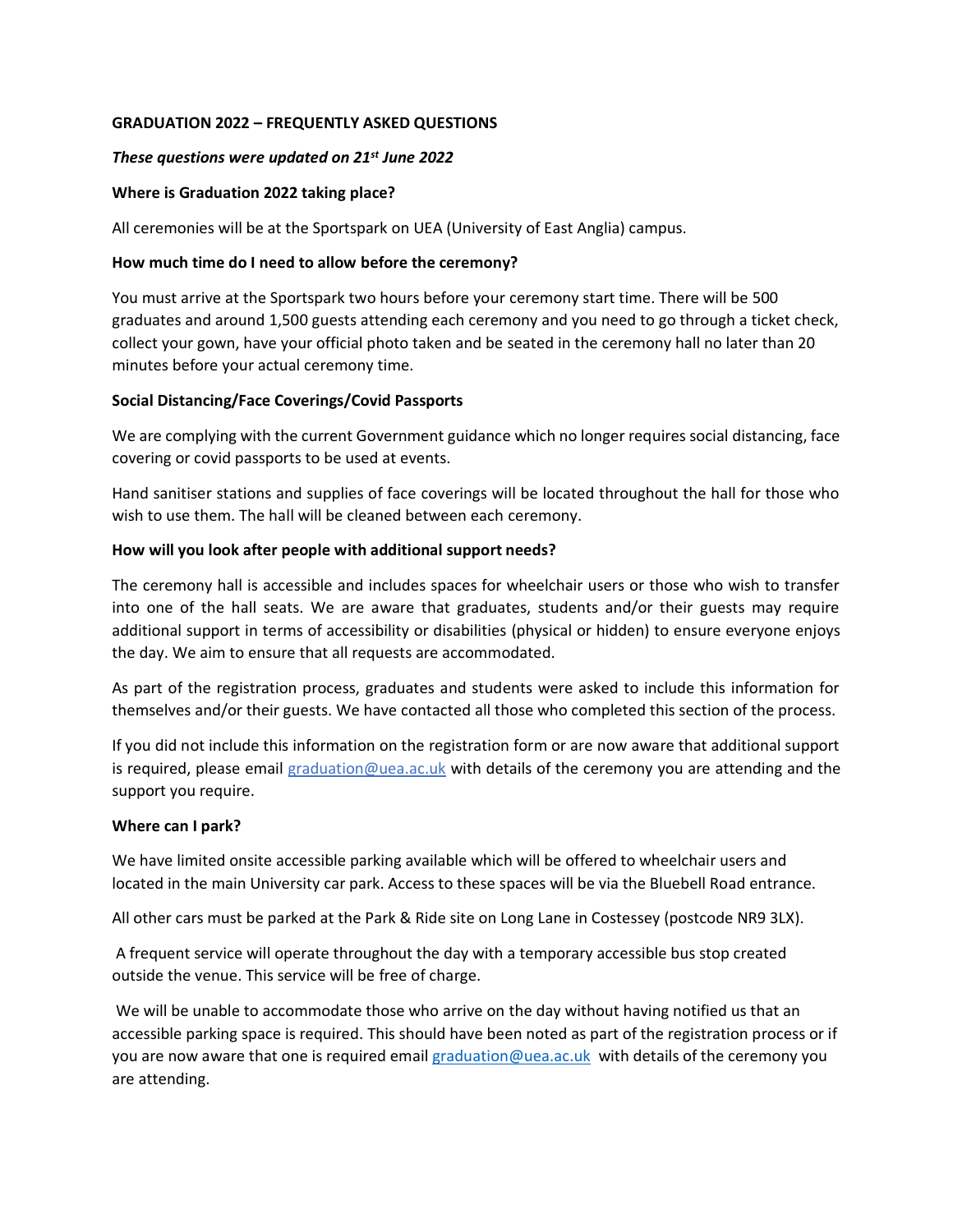Additional accessible parking will also be available at the Costessey Park and Ride which includes an accessible toilet. There will also be a designated drop-off point outside the venue for those arriving by taxi.

## **How long is my ceremony?**

All ceremonies will last approximately 70 minutes.

## **Will my certificate be given to me during the ceremony?**

No, we will not be giving out certificates during your ceremony. If you graduated at a previous postal only event, you have already been sent your certificate. You do not need to bring it back for your ceremony.

If your award is being conferred in July, your certificate will be posted out to your registered address in August.

### **Do I need to pay for my tickets?**

No. Tickets are free of charge. They will be sent out by email in the week prior to the event.

If you are a current student, your name must be on a pass list no later than 7th July 2022. Any ticket request will be cancelled if your name is not on a pass list or if you have tuition fee related debt for your award.

#### **Do children need tickets?**

Children under the age of two can sit on a lap and do not need a ticket. Buggies and car seats must be left outside the ceremony hall. Children aged 2 years and older must sit on their own seat and have a ticket.

#### **When will I hear about my ballot tickets?**

The ballot has taken place and all applicants have been notified.

#### **Will the ceremony be live streamed?**

We appreciate that there are many people who still feel hesitant to return to large-scale events and given the demand for tickets and limited capacity we are unable to offer social distancing seating. However, we will be having a live stream available for each ceremony which will be available to watch via most digital platforms.

A link to the live stream will be published nearer to the event.

## **Can I get a letter of invitation for my guests from overseas?**

Please contact the Student Information Zone at for help with letters of invitation.

[Student Information Zone \(uea.ac.uk\)](https://www.uea.ac.uk/uea-life/student-support/student-information-zone)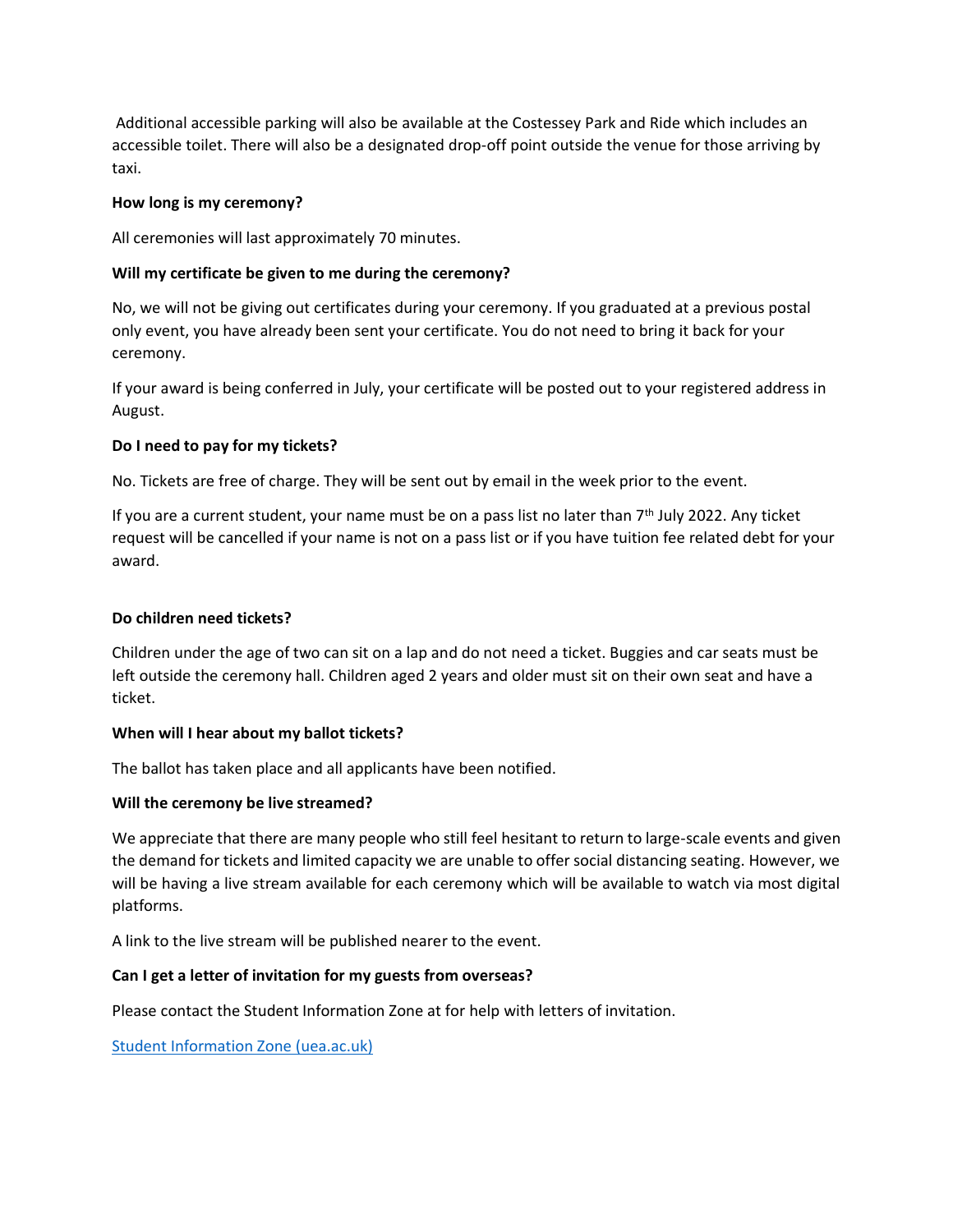# **When can I order my gown and my official photograph?**

All gowns must be pre-ordered. Your ticket and proof of gown hire must be shown to gain entry to the Sportspark. If you wish to have an official photograph taken this is optional but photography packages must also be pre-ordered.

Information on how to order gowns and photography has been sent to all those who have registered to attend. Please direct all queries relating to gown and photography orders to our official gown and photography supplier, Ede & Ravenscroft.

# **Will I get a gown or photograph refund if I can no longer attend my ceremony?**

If you need to cancel your attendance you must contact Ede & Ravenscroft directly to arrange your refund. Full details of their refund policy can be found at Terms and Conditions | Ede & Ravenscroft [\(edeandravenscroft.com\).](https://www2.edeandravenscroft.com/terms-conditions/#refunds)

# **Is there a School photograph after the ceremony?**

Due to circumstances outside of our control we are no longer able to take photographs by School.

We do have informal areas in the post-ceremony area where groups can gather to take their own photographs.

## **What happens after the ceremony?**

There will be a post-ceremony area where you will be able to relax with your family and friends and begin your celebrations. Live music will be provided by two local bands, *The City Folk*, and *The Nashville Heat*, and a wide variety of food and drink will be on offer from local caterers:

- [Florenco's Coffee \(florencoscoffee.co.uk\)](https://www.florencoscoffee.co.uk/)
- [Squilla & Squidge | Sensational Street Food | Norwich | Norfolk \(squilla-squidge.com\)](https://www.squilla-squidge.com/)
- Zaks [Everyone's favourite Authentic American Diners -](https://www.zaks.uk.com/) Zaks
- [https://www.instagram.com/amorstreetfood/?hl=en](https://eur01.safelinks.protection.outlook.com/?url=https%3A%2F%2Fwww.instagram.com%2Famorstreetfood%2F%3Fhl%3Den&data=05%7C01%7CAlison.Coyle%40uea.ac.uk%7Ccd41b4fae7904607276608da535e73f9%7Cc65f8795ba3d43518a070865e5d8f090%7C0%7C0%7C637914005711959704%7CUnknown%7CTWFpbGZsb3d8eyJWIjoiMC4wLjAwMDAiLCJQIjoiV2luMzIiLCJBTiI6Ik1haWwiLCJXVCI6Mn0%3D%7C3000%7C%7C%7C&sdata=FKcDeM3YzvG8%2FXEvdmO9ETCKOYHhlfuE6WIbqWsSXq8%3D&reserved=0)
- [https://thepulledpig.com/](https://eur01.safelinks.protection.outlook.com/?url=https%3A%2F%2Fthepulledpig.com%2F&data=05%7C01%7CAlison.Coyle%40uea.ac.uk%7Ccd41b4fae7904607276608da535e73f9%7Cc65f8795ba3d43518a070865e5d8f090%7C0%7C0%7C637914005711959704%7CUnknown%7CTWFpbGZsb3d8eyJWIjoiMC4wLjAwMDAiLCJQIjoiV2luMzIiLCJBTiI6Ik1haWwiLCJXVCI6Mn0%3D%7C3000%7C%7C%7C&sdata=%2BudD6KwStvIxTMxQnSos7Z4xa%2F5YJSYJip44S8P0ES8%3D&reserved=0)
- [Crabb & Fox Mobile Bar Hire \(@crabbfoxmobilebar\) Instagram photos and videos](https://www.instagram.com/crabbfoxmobilebar/?hl=en)
- [East Coast Pizza Company -](https://www.facebook.com/EastCoastPizzaCompany/) Home | Facebook

Please contact your School for details of any other events and activities.

## **Is there a Graduation Ball?**

Yes, there are two Graduation Balls taking place on Saturday 16<sup>th</sup> July and Saturday 23<sup>rd</sup> July. Tickets can be booked at [events \(uea.su\)](https://www.uea.su/tickets/)

# **Are animals permitted into the event?**

Registered guide dogs, assistance dogs and therapy animals are welcome into each ceremony. We would appreciate if you could notify us if you will be attending with any of these animals to ensure we can offer any support you might need. If you did not include this on your registration form, please email [graduation@uea.ac.uk](mailto:graduation@uea.ac.uk) with the details of the ceremony you are attending along with any support you require. We are unable to accept any other animals.